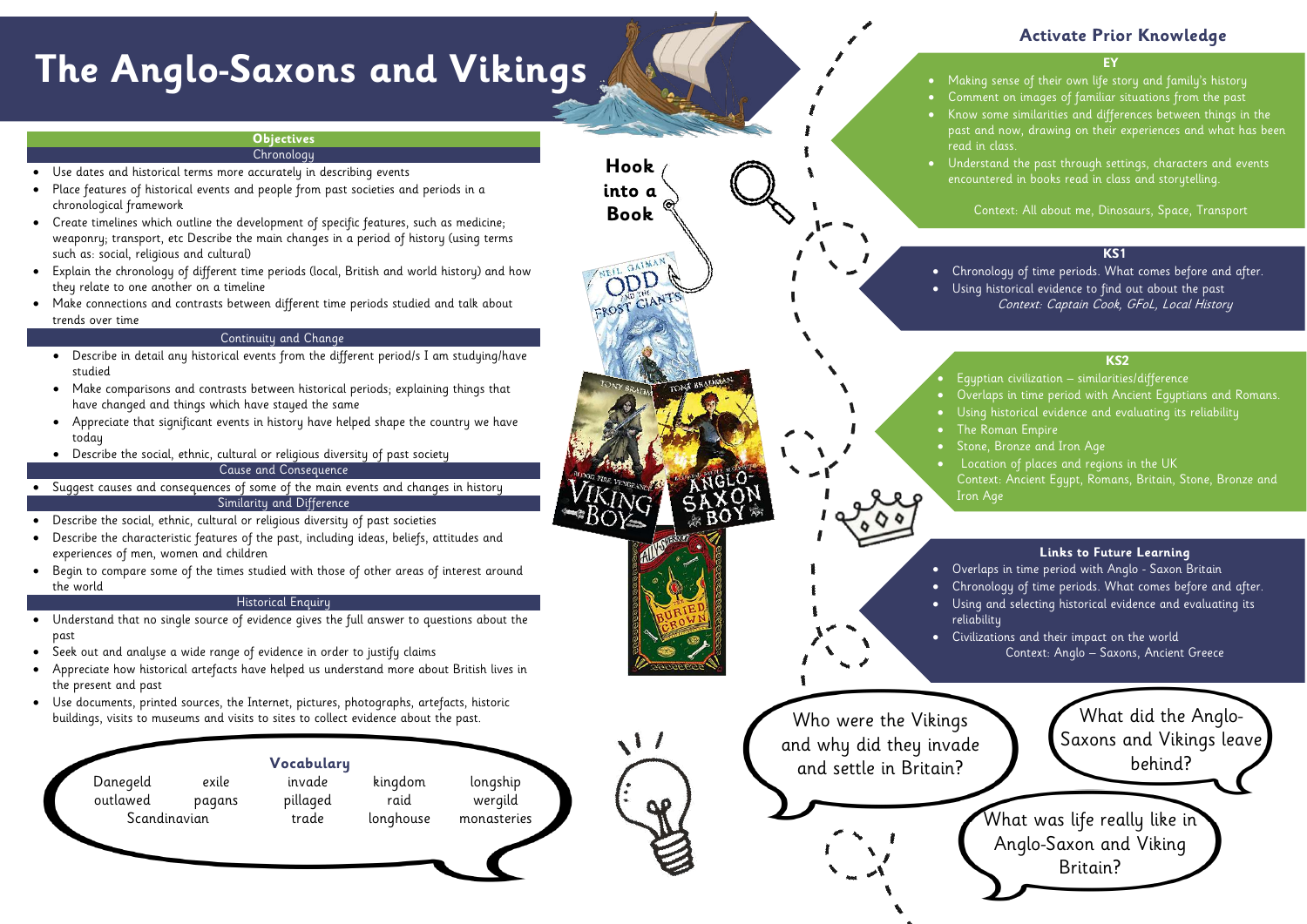# **Chronology**

Key Events

Timeline 3500 BC  $\overline{0}$ AD 1500 **Ancient Egypt Ancient Rome Maya Civilisation** Anglo-Saxon Britain  $\rightarrow$ 

| $req$ $r$ |                                                                                                                                                                                   |
|-----------|-----------------------------------------------------------------------------------------------------------------------------------------------------------------------------------|
| AD 793    | The Vikings attack from Norway. They attack the Monastery of Lindisfarne<br>in Northumbria. The following year they attack northern Britain, in what we<br>now call Scotland.     |
| AD 866    | The Vikings capture the city of York.                                                                                                                                             |
| AD 870    | Wessex is the last Anglo-Saxon kingdom.                                                                                                                                           |
| AD 871    | Alfred the Great becomes King of Wessex. He drives the invading Vikings<br>from the south but they stay in the north and the east.                                                |
| AD 878    | By this time, the Vikings had settled permanently in England, overran<br>Wessex and forced King Alfred into hiding.                                                               |
| AD 886    | King Alfred agrees to a treaty with the Vikings. Alfred keeps the west and<br>the Vikings are given the east which is later known as 'Danelaw'.                                   |
| AD 900    | The Vikings establish rule over northern Scotland                                                                                                                                 |
| AD 954    | The last Viking King of Jorvick (York), Eric Bloodaxe, is forced out of York.                                                                                                     |
| AD 1013   | King Sven of Denmark and his son Cnut sail up the rivers Humber and Trent<br>to claim the throne in Danelaw and Ethelred, the Saxon King, flees abroad.                           |
| AD 1014   | King Sven dies and Ethelred returns to rule England again.                                                                                                                        |
| AD 1016   | King Ethelred dies. His son, Edmund Ironside, becomes king for a few<br>months until he also dies. Cnut becomes King of the Danes and King of<br>England.                         |
| AD 1035   | King Cnut dies. His sons Harold Harefoot and Hardicanute share the ruling<br>of England. Harold dies in 1040 and Hardicanute becomes the sole ruler of<br>England.                |
| AD 1042   | Ethelred's second son, Edward is invited to return from Normandy to<br>become the King of England. Edward was better known as 'Edward the<br>Confessor' due to his extreme piety. |
| AD 1066   | The last Anglo-Saxon king, King Harold, is defeated by William the<br>Conqueror at the Battle of Hastings and Norman Britain begins.                                              |

Mayan civilisation flourished in Central America from about 2600BC until around AD1000



They set out in boats called longships to 'go Viking' (which means to go travelling around looking for resources and land to claim as their own).

The Vikings first arrived in Britain around AD 787 and in AD 793 they raided and pillaged the monastery at Lindisfarne in Northumbria.

#### Who were the Vikings and why did they invade and settle in Britain?

# **The Early Vikings**

The Vikings came from the modern Scandinavian countries of Denmark, Norway and Sweden. They travelled in boats called longships and first arrived in Britain around AD 787. The Vikings raided places such as monasteries and pillaged expensive items to trade. They were looking for valuable goods like gold and jewels, imported foods and other useful materials.

The Vikings also wanted to claim land and tried to take over much of Britain. They *invaded* and settled in Scotland before heading south to places such as York. By AD 878 the Vikings had settled permanently in Britain.

#### What was life like in Anglo-Saxon and Viking Britain?

# **Viking Life**

Farms - Vikings lived on farms and kept cows, pigs and sheep for milk, wool and meat.

Houses - Walls made of stone or wood. A straw roof. Wattle and daub (sticks and mud/dung) for the inside of the walls.

Jewellery - Worn to show off how rich a person was.

Pagans - Vikings arrived as pagans but eventually converted to Christianity.

Sagas - Vikings used rhyme to tell stories about adventures and battles against monsters.

# **Viking Laws and Punishments**

Viking laws were not written down but passed on by word of mouth. Punishments could include fines, being semi-outlawed, fighting to the death, or revenge on someone who has killed a family member.

### How did Vikings trade?

#### **What did the Vikings trade?**

• The Vikings traded all over Europe and as far east as

- 
- Central Asia.
- 
- 





• They bought goods and materials such as **silver, silk, spices, wine, jewellery, glass and pottery.**

• In return, they sold items like honey, tin, wheat, wool, wood, iron, fur, leather, fish and walrus ivory. Everywhere they went, the Vikings **bought** and **sold** enslaved people too. • Viking traders carried a set of **folding scales** which they used to weigh coins to make sure they got a fair deal.